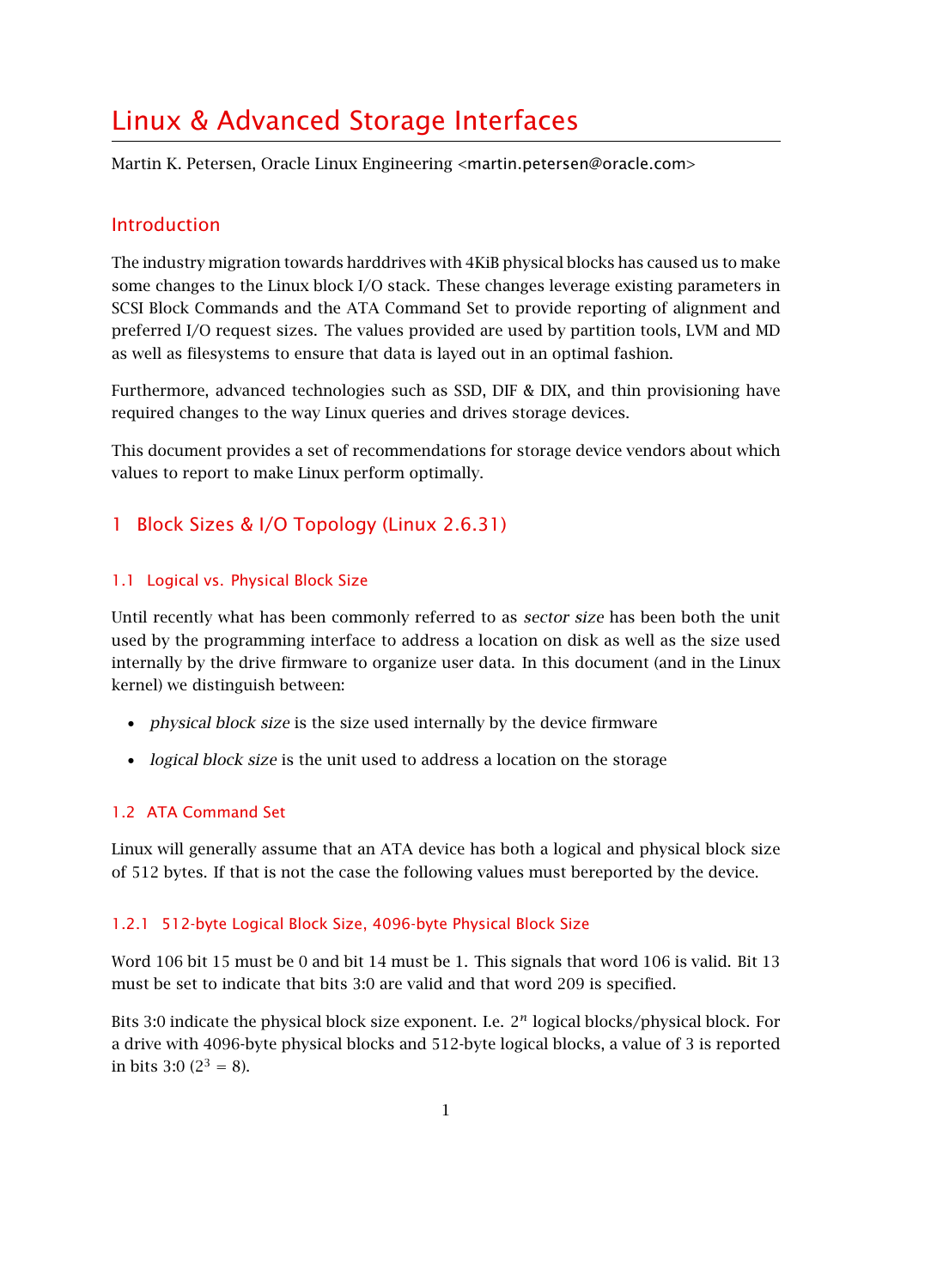| <b>Command</b>             | Word Bits |                            | <b>Hex</b> |
|----------------------------|-----------|----------------------------|------------|
| <b>IDENTIFY DEVICE</b> 106 |           | 0110 0000 0000 0011 0x6003 |            |
| <b>IDENTIFY DEVICE</b> 209 |           | 0100 0000 0000 0000 0x4000 |            |

Table 1 512-byte logical, 4096-byte physical, 0-aligned

If the first logical block does not begin on a boundary aligned to the physical block size, word 209 should be reported by the device. Bit 15 must be zero, bit 14 must be 1. Bits 13:0 indicate the logical sector offset within the first physical sector where the first logical sector is placed.

For compatibility with legacy operating systems some vendors may align the blocks so that LBA 63 falls on a physical block boundary. In that case an alignment of 1 should be reported.

| <b>Command</b>             | Word Bits |                            | <b>Hex</b> |
|----------------------------|-----------|----------------------------|------------|
| <b>IDENTIFY DEVICE</b> 106 |           | 0110 0000 0000 0011 0x6003 |            |
| <b>IDENTIFY DEVICE</b> 209 |           | 0100 0000 0000 0001 0x4001 |            |

Table 2 512-byte logical, 4096-byte physical, 1-aligned

#### 1.2.2 4096-byte Logical Block Size, 4096-byte Physical Block Size

If a drive uses 4KiB logical and physical blocks, IDENTIFY DEVICE words 106, 117, and 118 must be specified.

Word 106 bit 15 must be 0 and bit 14 must be 1. This signals that word 106 is valid. Bit 12 must be set to indicate that words 117 and 118 are specified.

Word 117 (LSB) and 118 (MSB) specify the logical block size in words. I.e. for a 4KiB drive that would be 2048.

| Command                    | Word Bits |                            | <b>Hex</b> |
|----------------------------|-----------|----------------------------|------------|
| <b>IDENTIFY DEVICE</b> 106 |           | 0101 0000 0000 0000 0x5000 |            |
| IDENTIFY DEVICE 117        |           | 0000 1000 0000 0000 0x0800 |            |
| <b>IDENTIFY DEVICE</b> 118 |           | 0000 0000 0000 0000 0x0000 |            |

Table 3 4096-byte logical, 4096-byte physical

#### 1.2.3 Medium Rotation Rate

If the storage device is non-rotational (i.e. SSD or array) word 217 of IDENTIFY DEVICE should be set to one. The I/O scheduler may then be less agressive in terms of seek avoidance. Any other value reported in 217 will be ignored.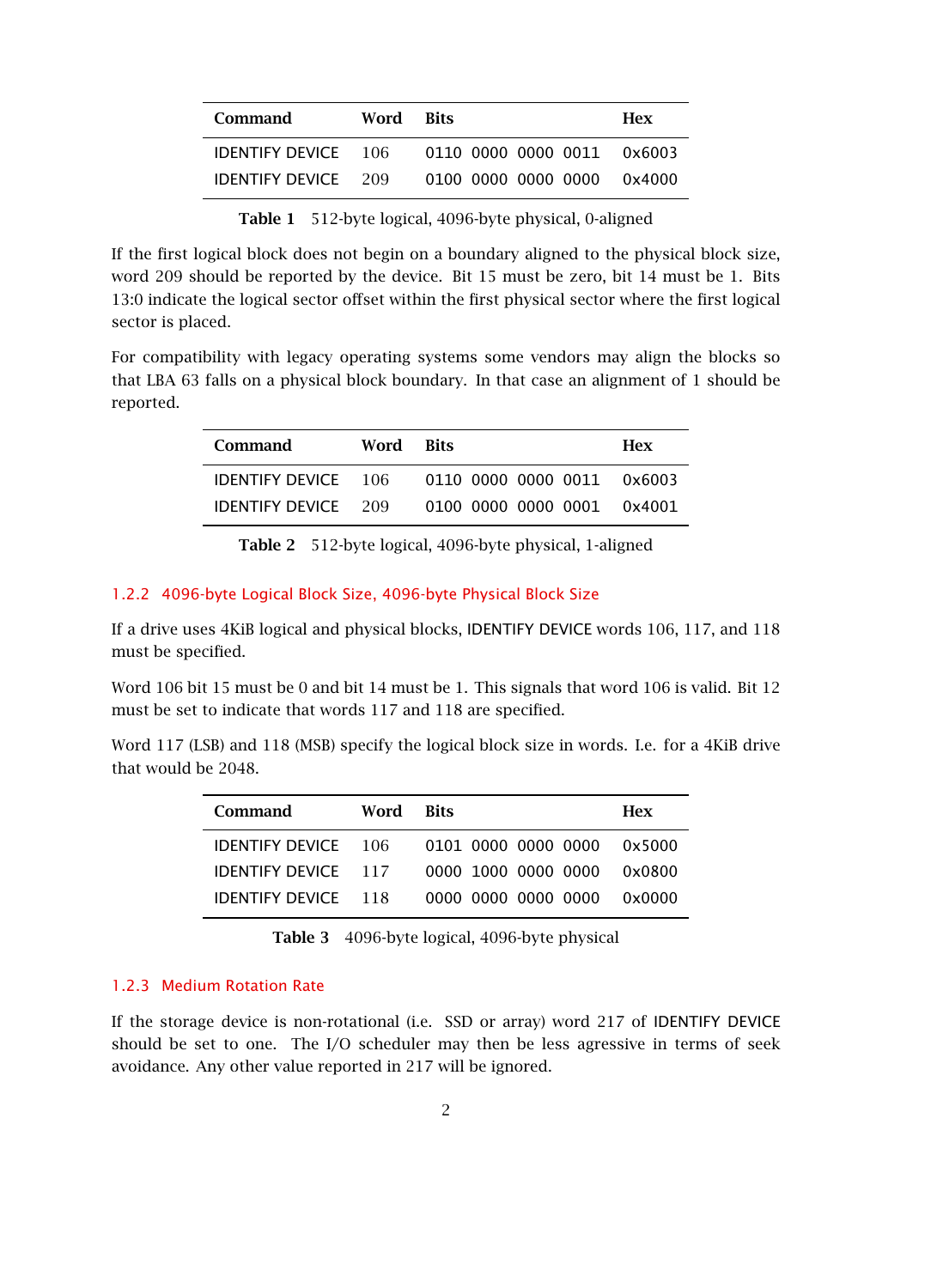| Command                    | Word Bits |                            | <b>Hex</b> |
|----------------------------|-----------|----------------------------|------------|
| <b>IDENTIFY DEVICE</b> 217 |           | 0000 0000 0000 0001 0x0001 |            |

Table 4 Medium Rotation Rate

### 1.3 SCSI Block Commands

Linux will generally assume that a SCSI block device has matching logical and physical block sizes. If that is not the case, the device must report the following in READ CAPACITY(16):

Bytes 8 (MSB) – 11 (LSB) indicate the device's logical block size.

Byte 13 indicates the physical block size exponent. I.e. 2*<sup>n</sup>* logical blocks/physical block. For a drive with 4096-byte physical blocks and 512-byte logical blocks, a value of 3 is reported in bits 3:0 ( $2^3 = 8$ ).

Byte 14, bits 5:0 (MSB) and byte 15 specify the lowest aligned LBA.

Also note that Linux will only issue READ CAPACITY(16) to devices that report a PRODUCT REVISION LEVEL of at least 0x5 (SCSI Primary Commands 3) in standard INQUIRY response. Consequently, any device whose physical block size is different from its logical ditto must report compliance to at least SPC version 3 / SBC version 2.

| <b>Byte</b>     | Value (Hex) | <b>Byte</b> | Value (Hex)      |
|-----------------|-------------|-------------|------------------|
| 8               | 0x00        | 8           | 0x00             |
| 9               | 0x00        | 9           | 0x00             |
| 10              | 0x02        | 10          | 0x10             |
| 11              | 0x00        | 11          | 0x00             |
| 13              | 0x00        | 13          | 0x00             |
| 14              | 0x00        | 14          | 0x00             |
| 15              | 0x00        | 15          | 0x00             |
| 512-byte blocks |             |             | 4096-byte blocks |

### 1.3.1 Identical Logical and Physical Block Sizes

Table 5 Identical logical and physical block sizes

# 1.3.2 512-byte Logical Block Size, 4096-byte Physical Block Size

When the storage device has a discrepancy between logical and physical block size, the logical blocks per physical block exponent must be specified in READ CAPACITY(16), byte 13.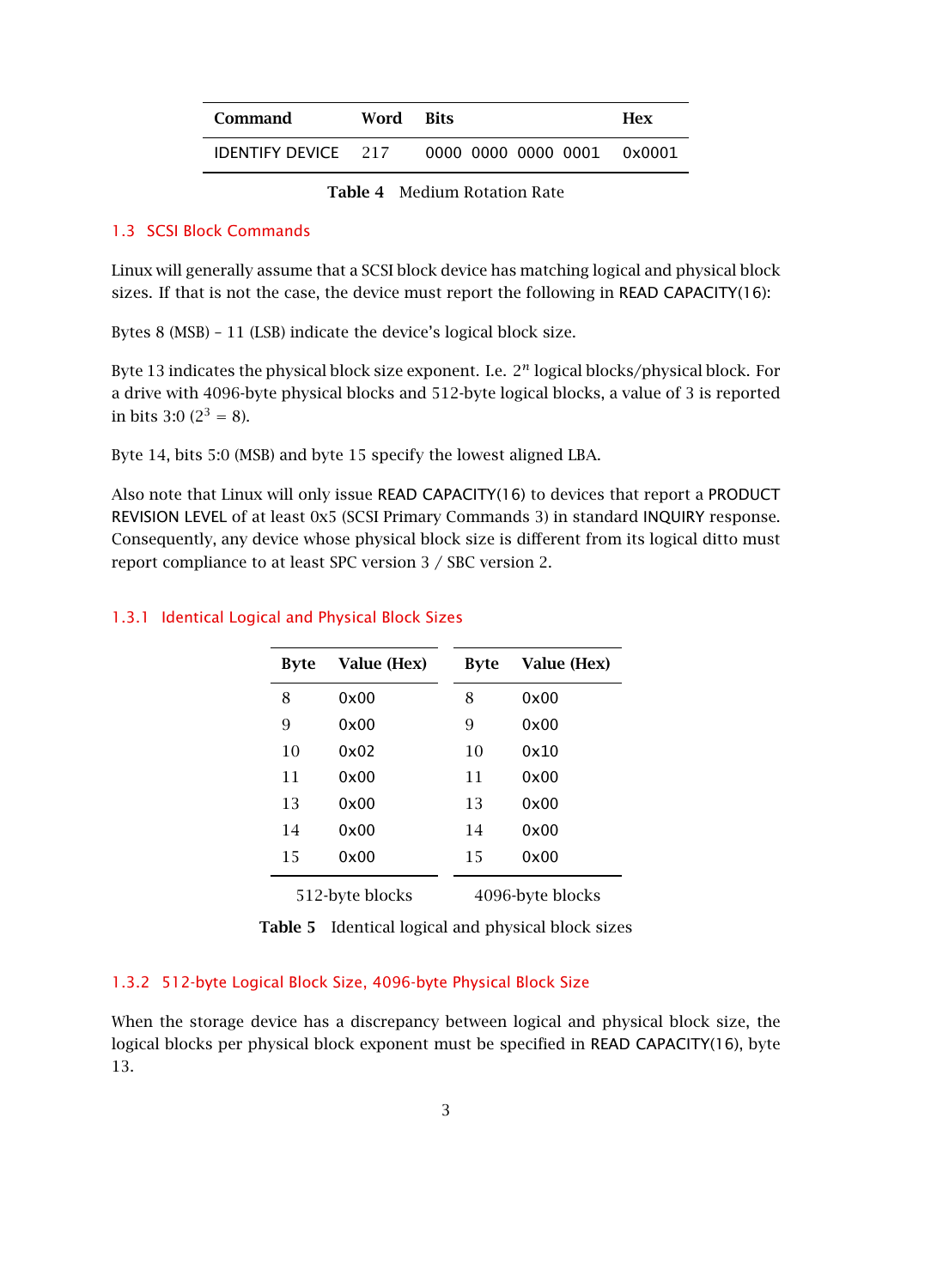| <b>Byte</b> | Value (Hex) | <b>Byte</b> | Value (Hex) |
|-------------|-------------|-------------|-------------|
| 8           | 0x00        | 8           | 0x00        |
| 9           | 0x00        | 9           | 0x00        |
| 10          | 0x02        | 10          | 0x02        |
| 11          | 0x00        | 11          | 0x00        |
| 13          | 0x03        | 13          | 0x03        |
| 14          | 0x00        | 14          | 0x00        |
| 15          | 0x00        | 15          | 0x07        |
| 0-aligned   |             |             | 1-aligned   |

For compatibility with legacy operating systems some vendors may align the blocks so that LBA 63 falls on a physical block boundary. In that case an alignment of 7 should be reported in byte 15 since 7 is the lowest physically aligned LBA on the device.

Table 6 512-byte logical, 4096-byte physical

#### 1.3.3 Medium Rotation Rate

If the storage device is non-rotational (i.e. SSD or array) the MEDIUM ROTATION RATE of the BLOCK DEVICE CHARACTERISTICS (0xB1) VPD page should be set to one. The I/O scheduler may then be less agressive in terms of seek avoidance. Any other value reported will be ignored.

| <b>Byte</b> | Value (Hex) |
|-------------|-------------|
| 4 (MSB)     | 0x00        |
| $5$ (LSB)   | 0x01        |

Table 7 Block Device Characteristics

#### 1.3.4 Block Limits

SCSI Block Commands version 2 introduced the BLOCK LIMITS (0xB0) VPD as a generic interface for array controllers to report preferred I/O sizes.

Bytes 6 (MSB) and 7 (LSB) indicate the OPTIMAL TRANSFER LENGTH GRANULARITY. Transfers with lengths not equal to a multiple of this many logical blocks may incur significant delays in processing.

Bytes 12 (MSB) – 15 (LSB) indicates the OPTIMAL TRANSFER LENGTH in blocks. Transfers with lengths exceeding this value may incur significant delays in processing.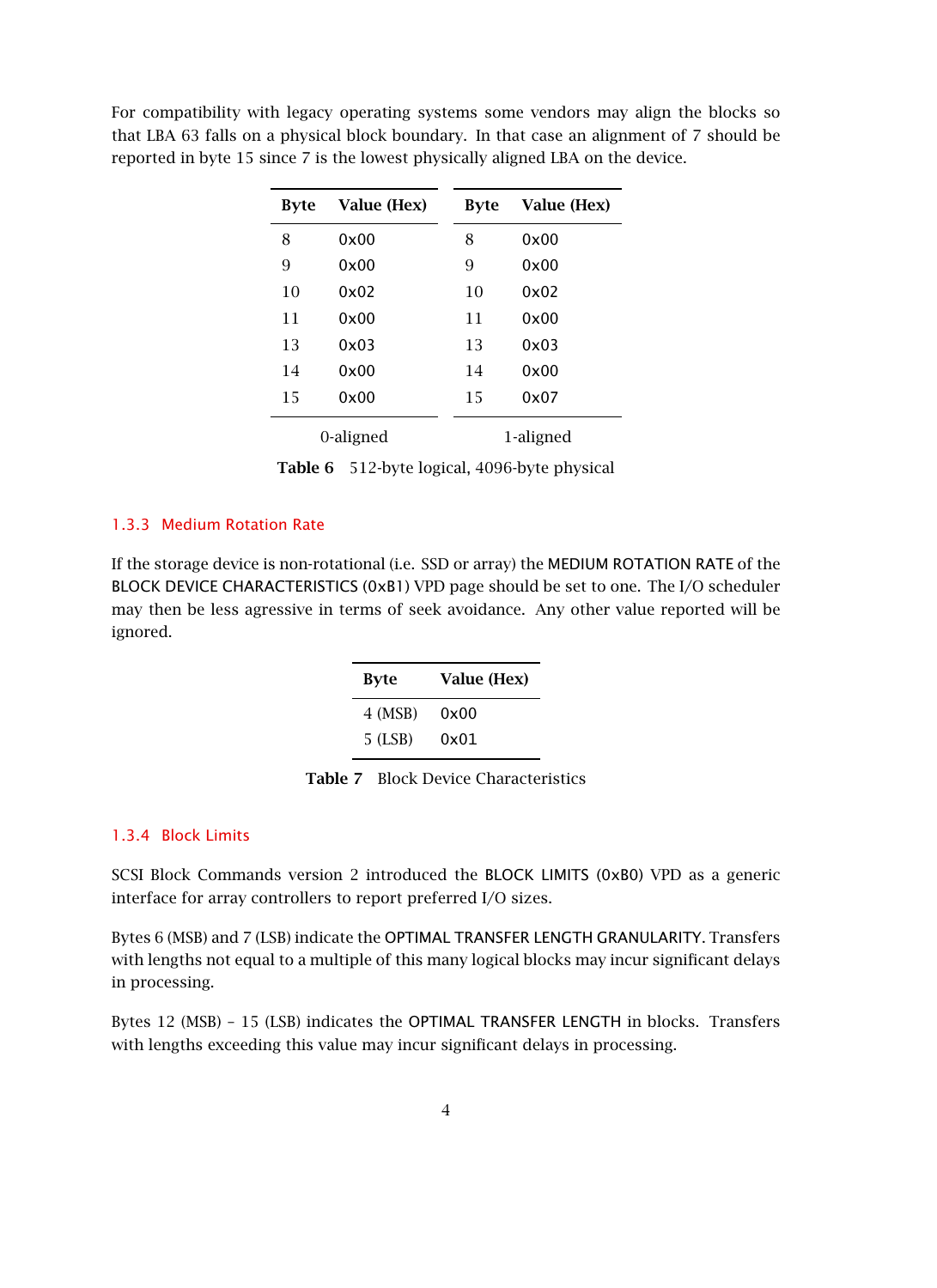| <b>Byte</b> | Value (Hex) |                                         |
|-------------|-------------|-----------------------------------------|
| 6 (MSB)     | 0x00        |                                         |
| $7$ (LSB)   | 0x80        | $128 \times 512$ -byte blocks = 64 KiB  |
| 12 (MSB)    | 0x00        |                                         |
| 13          | 0x00        |                                         |
| 14          | 0x02        | $512 \times 512$ -byte blocks = 256 KiB |
| 15 (LSB)    | 0x00        |                                         |

Table 8 Example Block Limits response page: 512-byte logical blocks, 64 KiB chunk size, 4-way striping

#### 1.4 Block & Request Sizes

Internally the Linux kernel operates with several parameters for block devices:

- logical block size used to address a location on the device
- physical\_block\_size smallest unit the device can operate on
- minimum\_io\_size device's preferred minimum unit for random I/O
- optimal\_io\_size device's preferred unit for streaming I/O
- alignment\_offset the number of bytes the beginning of the Linux block device (partition/MD/LVM device) is offset from the underlying physical alignment

The logical and physical block sizes are set based on the values reported by the physical storage. Generally,  $logical\_block\_size \leq physical\_block\_size \leq minimum\_io\_size$ . If no value is specified for the physical block size, the logical one applies. And if the storage device does not set OPTIMAL TRANSFER LENGTH GRANULARITY in the BLOCK LIMITS VPD, then the physical block size applies.

Linux will attempt to align data structures on a minimum\_io\_size boundary, compensating for any device alignment offset reported. Linux will also attempt to issue I/O in multiples of minimum\_io\_size.

The optimal\_io\_size parameter is set based upon the value OPTIMAL TRANSFER LENGTH found in the BLOCK LIMITS VPD. If the BLOCK LIMITS VPD is not supported, or a value of 0 is reported, applications will make no assumptions about the optimal\_io\_size. While not enforced, it is expected that the OPTIMAL TRANSFER LENGTH is a multiple of OPTIMAL TRANSFER LENGTH GRANULARITY.

The optimal\_io\_size value is intended to be used by filesystems and applications to optimize for sustained write throughput. Filesystems may attempt to align data to an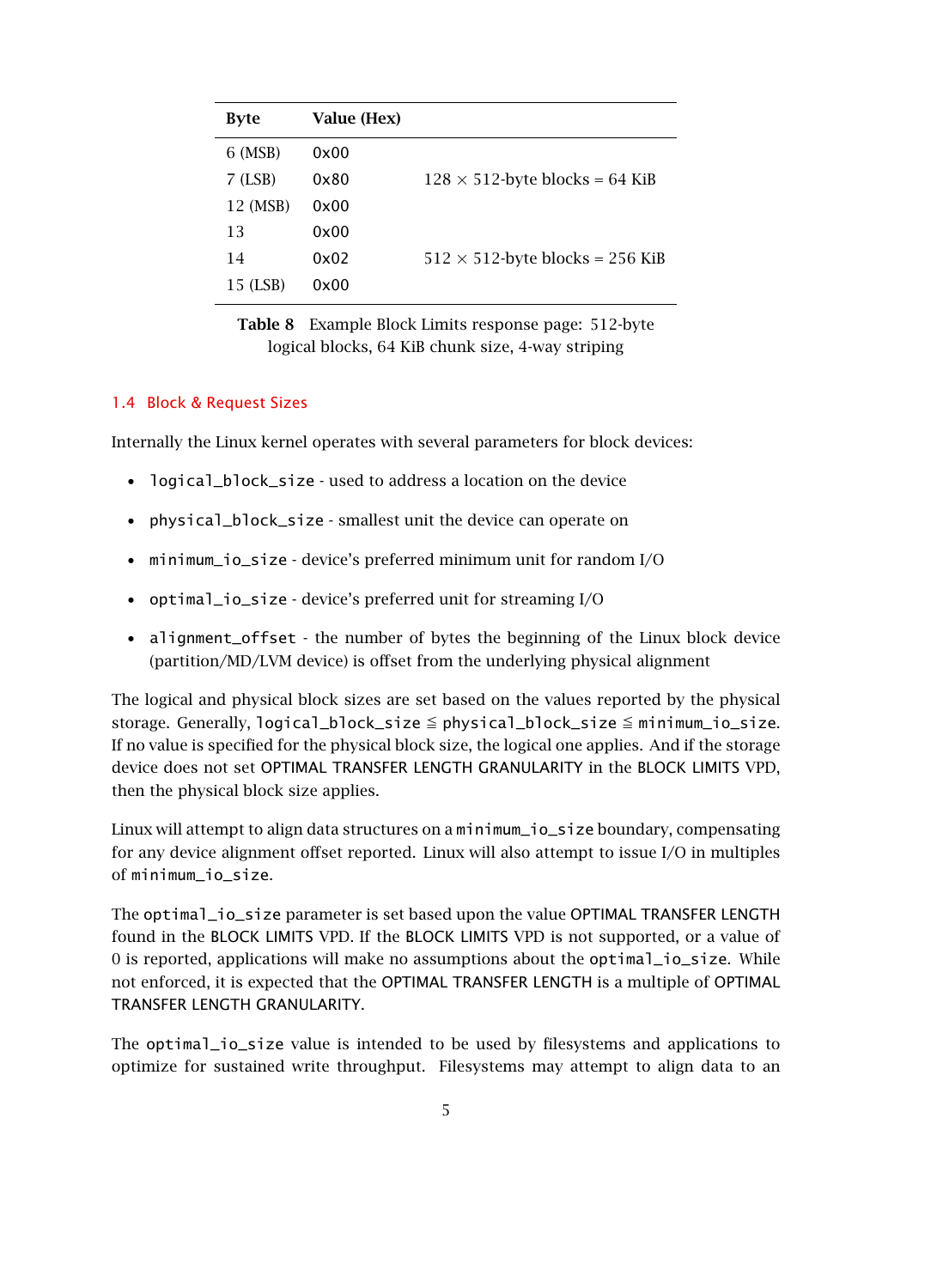optimal\_io\_size boundary, compensating for any device alignment reported. Filesystems may also attempt to issue I/O in units of optimal\_io\_size.

When stacking devices, Linux will scale minimum\_block\_size to a value suitable for all underlying devices. Linux will also attempt to align partitions, MD and LVM devices so they start on a physically aligned boundary. The alignment handling code is capable of handling mismatched devices. For instance a 512-byte logical/physical drive combined in a mirror with a 512-byte logical/4096-byte physical drive with 1-alignment will be adjusted to start on LBA 7.

It has been common practice for some RAID devices to compensate for the DOS LBA 63 misalignment internally. Typically this is done implicitly when selecting a Windows or a Linux personality on the LUN in question. Going forward, it is imperative that any alignment compensation is reported in READ CAPACITY(16).

#### 1.5 Examples

The following table indicates the parameters resulting from the devices in the left column being registered with the Linux kernel. Note that the min\_io value is the one that filesystems will strive to use both for block size and alignment (taking align\_off into account).

| <b>Device</b>                          | logical | physical | min_io | opt_io   | align_off |
|----------------------------------------|---------|----------|--------|----------|-----------|
| Disk 512/512                           | 512     | 512      | 512    | $\Omega$ | $\Omega$  |
| Disk 512/4KiB                          | 512     | 4096     | 4096   | $\theta$ | $\Omega$  |
| Disk 512/4KiB, 1-aligned               | 512     | 4096     | 4096   | $\Omega$ | 3585      |
| Disk 4 KiB/4 KiB                       | 4096    | 4096     | 4096   | $\Omega$ | $\Omega$  |
| RAIDO, 64 KiB $\times$ 4 drives        | 512     | 512      | 65536  | 262144   | $\Omega$  |
| RAID1, 16 KiB                          | 512     | 512      | 16384  | $\Omega$ | $\Omega$  |
| RAID5, 8 KiB $\times$ 3 drives, 1-aln. | 512     | 512      | 8192   | 16384    | 3584      |

The RAID array examples all provide a BLOCK LIMITS VPD to augment the information provided in READ CAPACITY(16).

Table 9 Common device types and their resulting parameters

#### 2 Trim & Thin Provisioning (Linux 2.6.33)

At the block device level Linux implements support for a generic discard operation that allows filesystems or databases to indicate to the underlying storage that a given block range is no longer in use. For solid state drives this is being used to prevent wear leveling on unused blocks. For SCSI arrays the same operation is being used to implement space reclamation for devices that support thin provisioning.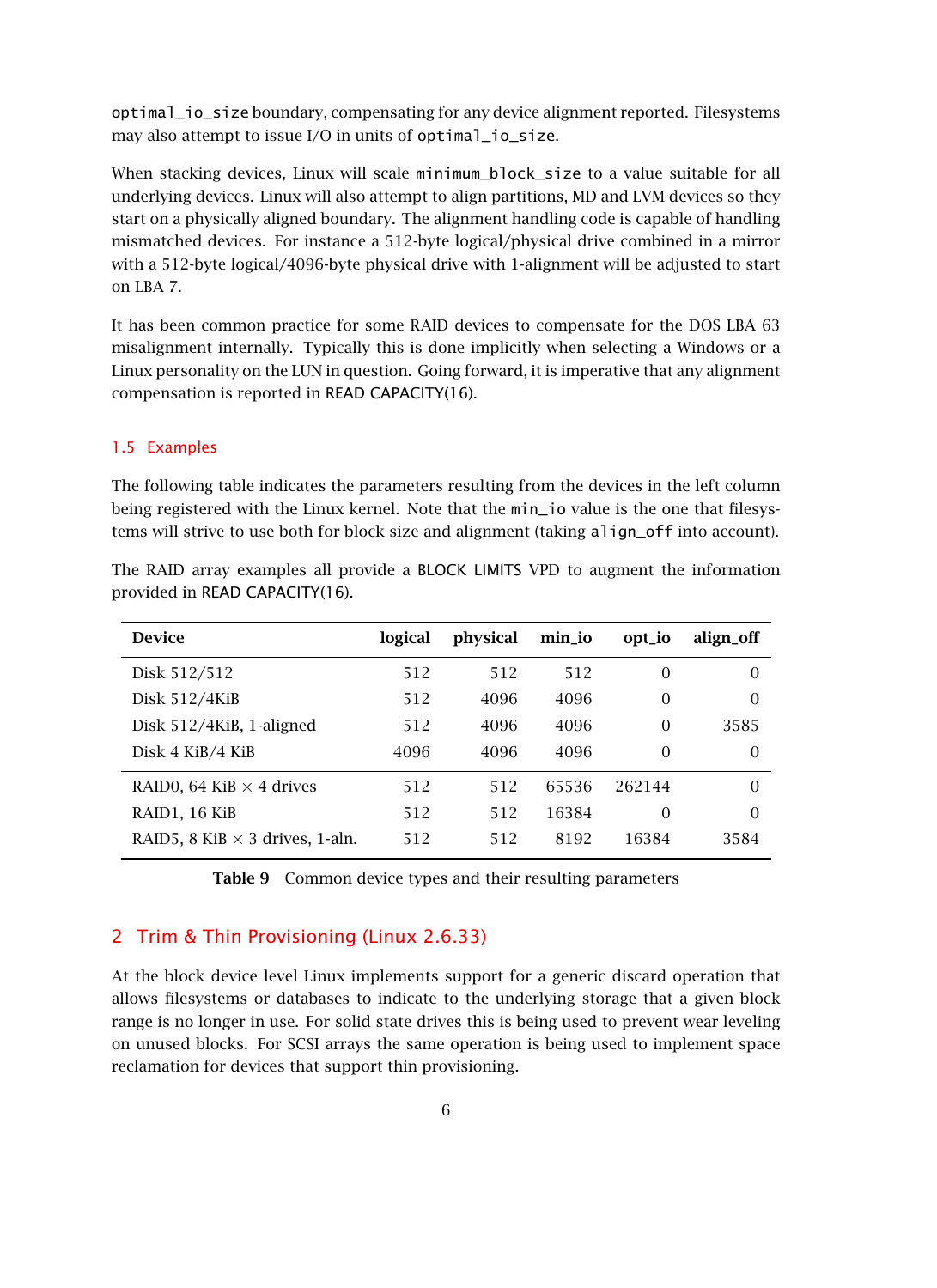Filesystems generally do no know whether they are sitting on top of an SSD or a SCSI array. Due to block device stacking, software RAID, etc. the filesystem could even span both types of devices. So the discard functionality has been defined in an abstract way with semantics that do not imply neither the SSD, nor the thin provisioning behavior.

Partitioning tools and filesystem mkfs utilities will generally issue a discard when they start using a block device. Filesystems may issue discards when a file is deleted or when they free up metadata.

# 2.1 ATA Command Set

In ATA the discard functionality is implemented via the DATA SET MANAGEMENT command with the TRIM bit set. For discard to be enabled the device must report compliance with at least ATA/ATAPI-7 and have bit 0 of IDENTIFY DEVICE word 169 set.

If the device has bits 14 and 5 in IDENTIFY DEVICE word 69 set then the device must consistently return zeroed data buffers for any logical block that has previously been discarded using a TRIM operation.

Bits 3:0 indicate the physical block size exponent. I.e. 2*<sup>n</sup>* logical blocks/physical block. For a drive with 4096-byte physical blocks and 512-byte logical blocks, a value of 3 is reported in bits 3:0 ( $2^3 = 8$ ).

| Command                    | Word | <b>Rits</b>                | <b>Hex</b> |
|----------------------------|------|----------------------------|------------|
| <b>IDENTIFY DEVICE 69</b>  |      | 0100 0000 0010 0000 0x4020 |            |
| <b>IDENTIFY DEVICE</b> 169 |      | 0100 0000 0000 0001 0x0001 |            |

|  |  | <b>Table 10</b> Typical SSD configuration |
|--|--|-------------------------------------------|
|--|--|-------------------------------------------|

Linux currently only issues DATA SET MANAGEMENT commands with a single 512-byte logical block containing LBA ranges. The LBA ranges in each payload will be contiguous and not aligned to any particular boundary.

Linux does not coalesce discard requests and they are issued in realtime. It is expected that the storage device will queue the TRIM operation for later execution without incurring any significant delay to normal command processing.

# 2.2 SCSI Block Commands

In the SCSI block protocol the discard functionality is implemented via the WRITE SAME(16) command or the UNMAP command. For discard to be enabled the device must report a PRODUCT REVISION LEVEL of at least 5 (SPC-3) in the standard INQUIRY response and the TPE bit of READ CAPACITY(16) must be set.

If the TPRZ bit of READ CAPACITY(16) is set then the device must consistently return zeroed data buffers for any logical block that has previously been discarded using a WRITE SAME(16) or UNMAP operation.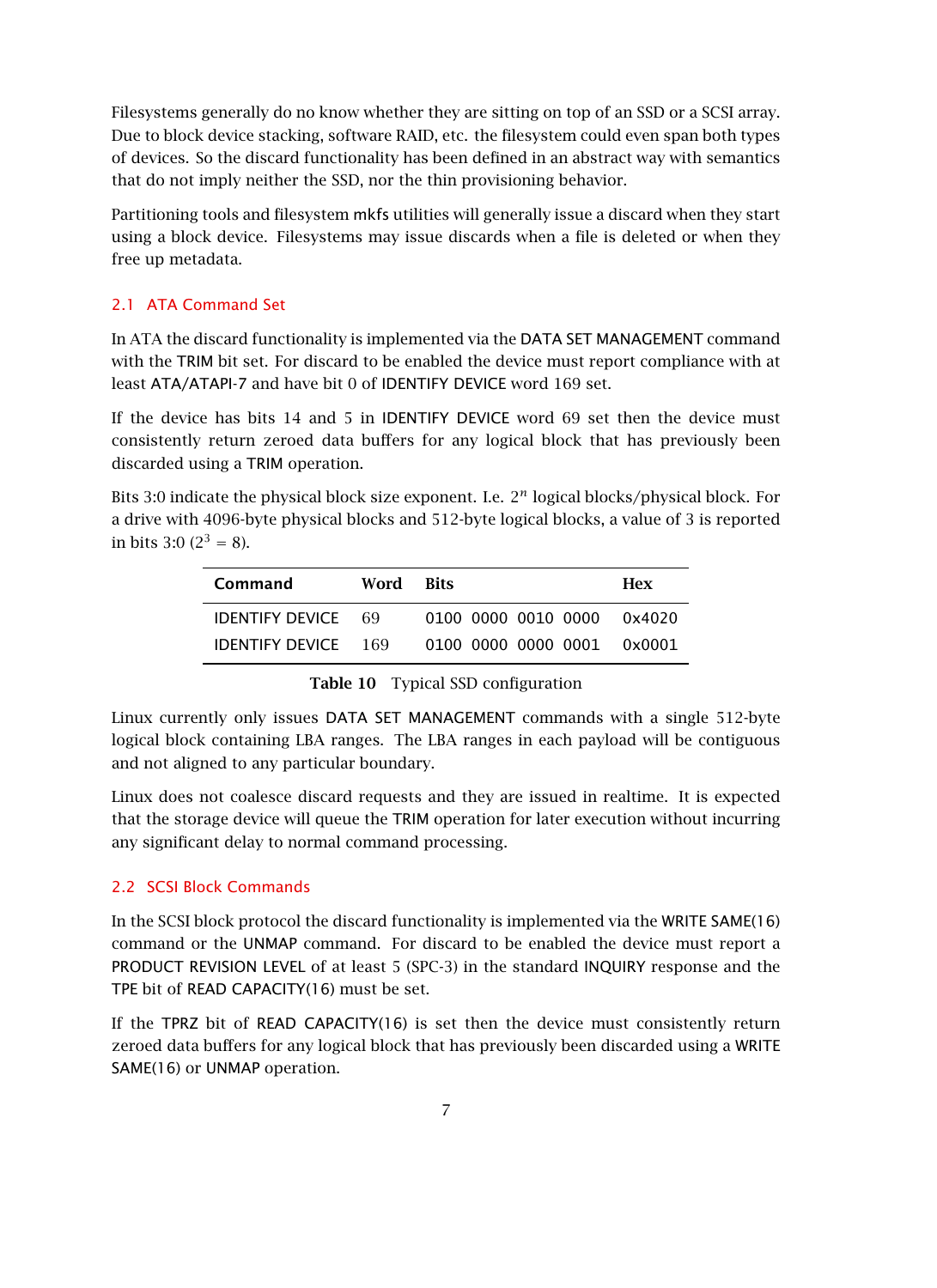| Response          | Byte | Value (Hex) | Fields              |
|-------------------|------|-------------|---------------------|
| <b>INOUIRY</b>    |      | 0x05        | $REVISION = SPC-3$  |
| READ CAPACITY(16) | - 14 | 0xC0        | $TPE = 1, TPRZ = 1$ |

Table 11 Thin provisioning example, WRITE SAME(16)

Linux will generally issue WRITE SAME(16) with the UNMAP bit set. However, if the the BLOCK LIMITS VPD page is supported and its page length is reported to be 0x3c, Linux will parse the UNMAP parameters provided. If MAXIMUM UNMAP LBA COUNT and MAXIMUM UNMAP BLOCK DESCRIPTOR COUNT are both set, Linux will issue UNMAP instead of WRITE SAME(16). Linux will also limit the maximum discard LBA count to the value reported in MAXIMUM UNMAP LBA COUNT. Linux currently only issues UNMAP commands with a single UNMAP block descriptor and consequently MAXIMUM UNMAP BLOCK DESCRIPTOR COUNT values bigger than 1 are ignored.

If OPTIMAL UNMAP GRANULARITY is reported then Linux will expose this value to filesystems which may use it to influence their block allocation algorithms. Similarly, if UGAVALID is set then Linux will expose UNMAP GRANULARITY ALIGNMENT to filesystems. Note that these values are only hints and they do not affect command invocation in any way. I.e. Linux may issue discard requests smaller than the reported granularity, and it may issue requests that do not start on the reported alignment boundary.

| <b>Response</b>         | <b>Byte</b>   | Value (Hex)    | Fields                           |
|-------------------------|---------------|----------------|----------------------------------|
| <b>INQUIRY</b>          | $\mathcal{P}$ | 0x05           | $REVISION = SPC-3$               |
| READ CAPACITY(16)       | 14            | 0xC0           | $TPE = 1$ , $TPRZ = 1$           |
| <b>BLOCK LIMITS VPD</b> | $20 - 23$     | $0x$ FFFFFFFFF | MAX UNMAP LBA COUNT = $\infty$   |
| $\prime$                | 24-27         | 0x00000001     | MAX UNMAP DESCRIPTOR COUNT $= 1$ |
| $^{\prime\prime}$       | 28-31         | 0x00000020     | OPT UNMAP GRANULARITY = 32       |
| $\prime$                | $32 - 35$     | 0x00000000     | UGAVALID, UNMAP ALIGNMENT = 0    |

Linux does not coalesce discard requests and they are issued in realtime. It is expected that the storage device will queue the WRITE SAME(16) or UNMAP operation without incurring any significant delay to normal command processing.

Table 12 Thin provisioning example, UNMAP, 16 KiB granularity

# 3 Data Integrity (Linux 2.6.27)

The T10 SCSI Block Commands version 2 standard introduced the T10 Protection Information Model (formerly known as DIF or Data Integrity Field). These additions to the block protocol standardize 8 bytes of protection information that is attached to each logical block.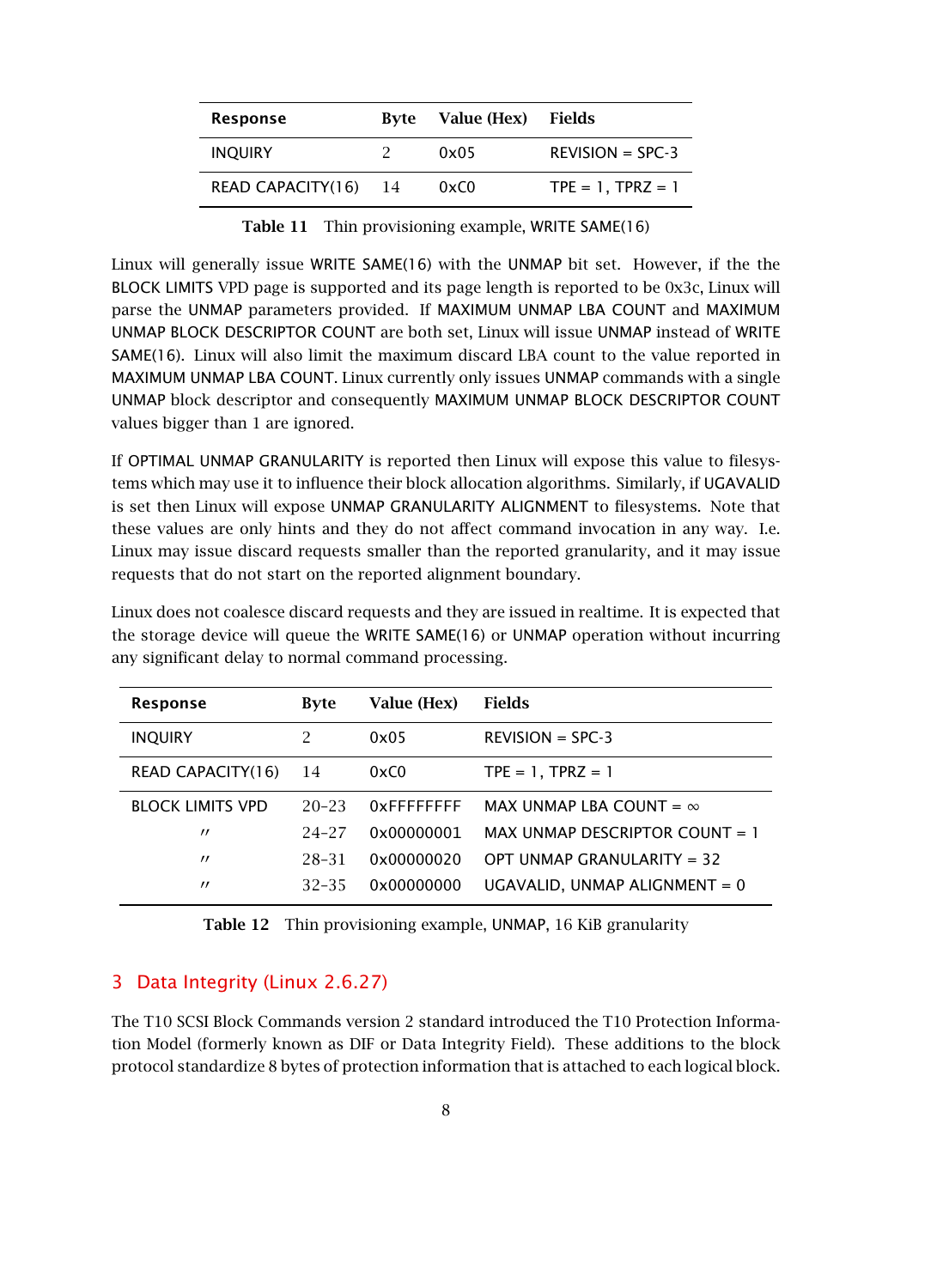The 8 bytes are split into three fields, or tags, that take different meanings depending on the protection type the target has been formatted with.

| $\Omega$                                                                                          | 512 | 514        | 516        | 519 |
|---------------------------------------------------------------------------------------------------|-----|------------|------------|-----|
| 512 bytes of data                                                                                 | GRD | <b>APP</b> | <b>RFF</b> |     |
| 16-bit guard tag (CRC of 512-byte data portion)<br>16-bit application tag<br>32-bit reference tag |     |            |            |     |

Figure 1 T10 Data Integrity Fields

#### 3.1 Discovery

At initialization time device drivers can set a mask which indicates whether the HBA is capable of sending/receiving protection information. If the controller is capable and the target is formatted with DIF, Linux will issue read/write requests with protection information, i.e. RDPROTECT or WRPROTECT will be set to 1 on read and write requests respectively.

The target device must report a PRODUCT REVISION LEVEL of at least 5 and have the PRO-TECT bit set in the standard INQUIRY response.

#### 3.2 Protection Types

The PROT\_EN bit must be set, and the P\_TYPE field of READ CAPACITY(16) must be 0*,* 1 or 2, corresponding to protection types 1, 2, and 3 respectively.

Linux treats Type 1 and Type 2 protection identically. I.e. the reference tag is always treated as the lower 32 bits of the target LBA. For Type 2 the EXPECTED INITIAL REFERENCE TAG field in the 32-byte CDB is filled out accordingly.

| Response                 | Byte | Value (Hex) | Fields                                 |
|--------------------------|------|-------------|----------------------------------------|
| <b>INQUIRY</b>           |      | 0x05        | $REVISION = SPC-3$                     |
| <b>INQUIRY</b>           |      | 0x01        | $PROTECT = 1$                          |
| <b>READ CAPACITY(16)</b> | - 12 | 0x01        | $PROT$ <sub>_</sub> EN = 1, P_TYPE = 0 |
| <b>CONTROL MODE PAGE</b> | - 5  | 0x80        | $ATO = 1$                              |

Type 3 is supported but is currently not seeing any use.

Table 13 T10 Protection Information example, Type 1

#### 3.3 Application Tag

If the application tag space is available the storage device must set the ATO bit in the CONTROL MODE PAGE. If the application tag is available Linux expects it to be persistent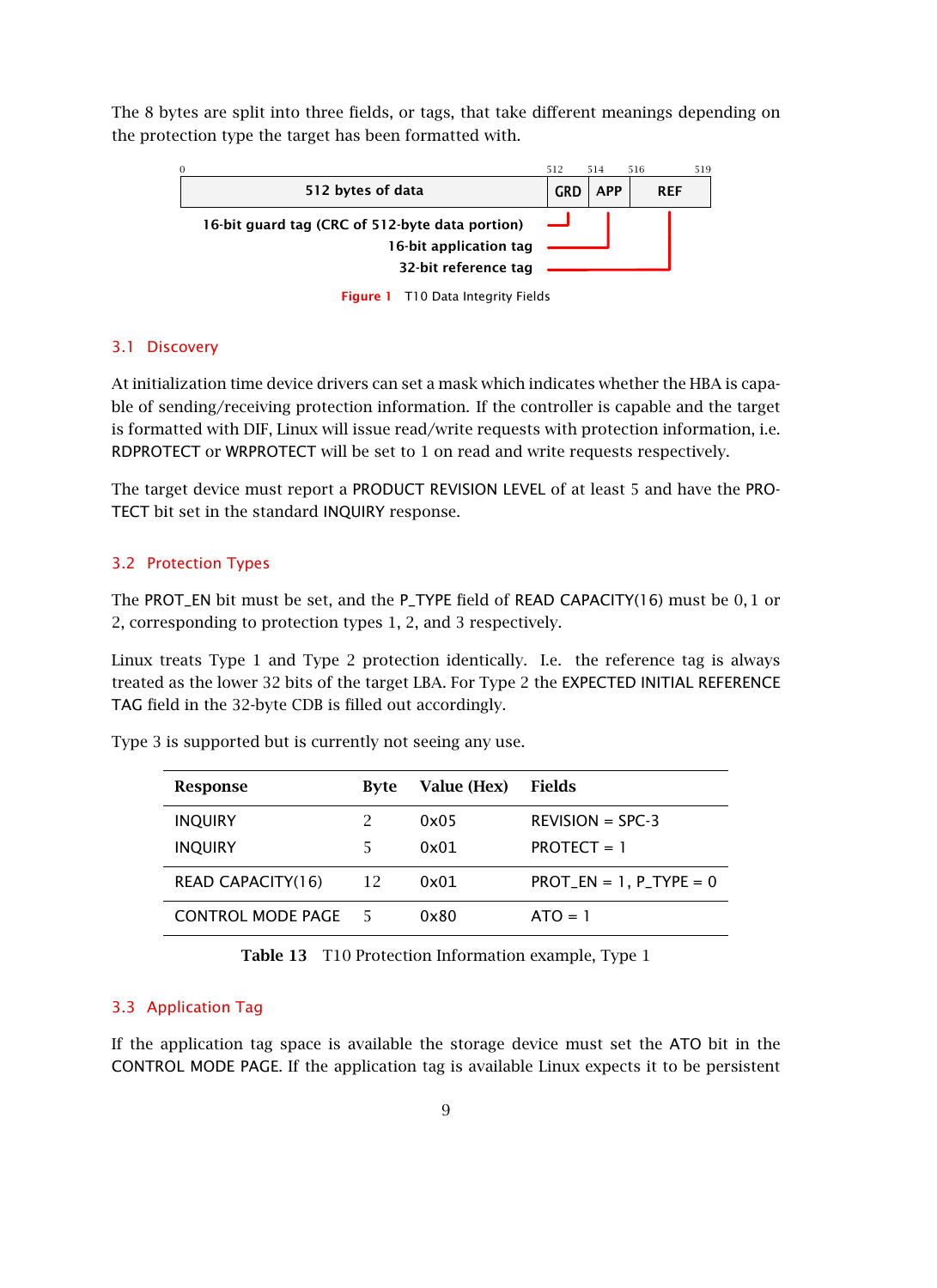storage. Any value written to the tag must be returned when the block subsequently read back. Note that Linux stores an individual application tag per logical block, not a constant value for the entire I/O request.

For Type 3 protection the reference tag behaves like the application tag. I.e. Linux expects to be able to store and retrieve  $4 + 2$  bytes of extra data per logical block.

Even if ATO is not set Linux may still submit a value in the application tag field for writes. The device must ignore the tag in this case. Linux does not expect to retrieve the same value on read.

# 4 SCSI ATA Translation

It is common for SATA devices to be deployed behind a SAS initiator. In that case it is up to the initiator's SCSI ATA Translation layer to express the ATA device's capabilities using the appropriate conduits in the SCSI protocol.

In addition to the translation required for basic device discovery, read/write I/O, and error handling, a direct block mapping SATL must correctly translate:

| <b>IDENTIFY</b> word | <b>SCSI</b> byte                    | <b>Description</b>             |
|----------------------|-------------------------------------|--------------------------------|
|                      | <b>READ CAPACITY(16)</b>            |                                |
| 69 [14, 5]           | 14 [6]                              | $DRAT + RZAT \Rightarrow TPRZ$ |
| 169 [9]              | 14 [7]                              | $TRIM \Rightarrow TPE$         |
| 106 [15:12, 3:0]     | 13 [3:0]                            | Phys Block Exponent            |
| 209 [15:0]           | $14$ [5:0], 15[15:0]                | <b>Phys Block Alignment</b>    |
|                      | <b>BLOCK DEVICE CHARACTERISTICS</b> |                                |
| 217                  | 4, 5                                | Media Rotation Rate            |

Table 14 ATA to SCSI translation

Note that ATA alignment reporting is different from SCSI READ CAPACITY(16). ATA indicates (negative) offset from the beginning of the physical block. T10 reports the lowest aligned LBA.

If a direct mapped ATA device implements TRIM, then the SATL should report Thin Provisioning support via either WRITE SAME(16) or UNMAP as described in section section 2.2.